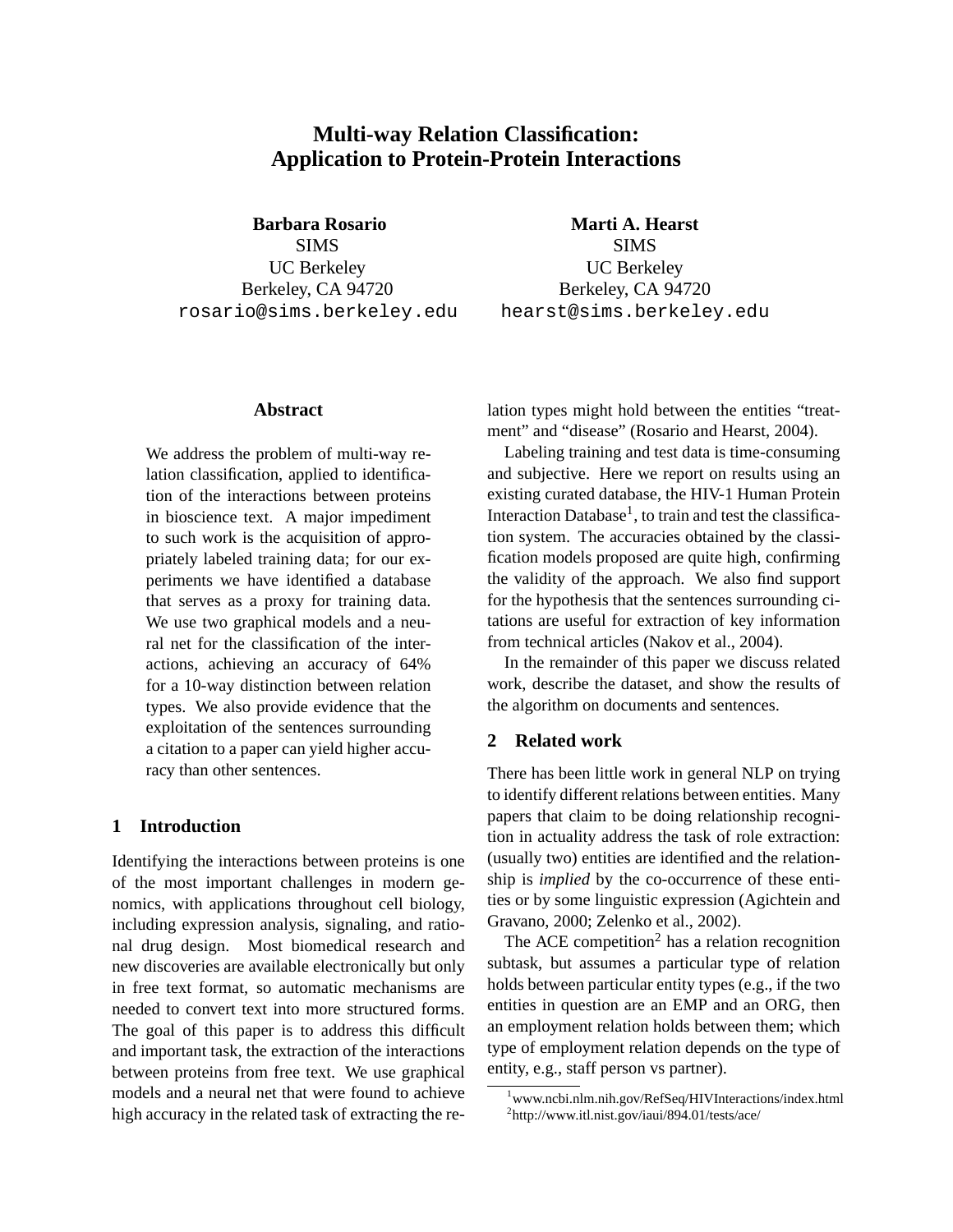In the BioNLP literature there have recently been a number of attempts to automatically extract protein-protein interactions from PubMed abstracts. Some approaches simply report that a relation exists between two proteins but do not determine which relation holds (Bunescu et al., 2005; Marcotte et al., 2001; Ramani et al., 2005), while most others start with a list of interaction verbs and label only those sentences that contain these trigger words (Blaschke and Valencia, 2002; Blaschke et al., 1999; Rindflesch et al., 1999; Thomas et al., 2000; Sekimizu et al., 1998; Ahmed et al., 2005; Phuong et al., 2003; Pustejovsky et al., 2002). However, as Marcotte et al. (2001) note, "... searches for abstracts containing relevant keywords, such as interact\*, poorly discriminate true hits from abstracts using the words in alternate senses and miss abstracts using different language to describe the interactions."

Most of the existing methods also suffer from low recall because they use hand-built specialized templates or patterns (Ono et al., 2001; Corney et al., 2004). Some systems use link grammars in conjunction with trigger verbs instead of templates (Ahmed et al., 2005; Phuong et al., 2003). Every paper evaluates on a different test set, and so it is quite difficult to compare systems.

In this paper, we use state-of-the-art machine learning methods to determine the interaction *types* and to extract the proteins involved. We do not use trigger words, templates, or dictionaries.

## **3 Data**

We use the information from a domain-specific database to gather labeled data for the task of classifying the interactions between proteins in text. The manually-curated HIV-1 Human Protein Interaction Database provides a summary of documented interactions between HIV-1 proteins and host cell proteins, other HIV-1 proteins, or proteins from disease organisms associated with HIV or AIDS. We use this database also because it contains information about the *type* of interactions, as opposed to other protein interaction databases (BIND, MINT, DIP, for example<sup>3</sup>) that list the protein pairs interacting, without

| <b>Interaction</b>              | $\overline{\text{H}}$ Triples | <b>Interaction</b> | #Triples |
|---------------------------------|-------------------------------|--------------------|----------|
| Interacts with                  | 1115                          | Complexes with     | 45       |
| <i><u>Activates</u></i>         | 778                           | <b>Modulates</b>   | 43       |
| <i><u><b>Stimulates</b></u></i> | 659                           | <i>Enhances</i>    | 41       |
| <b>Binds</b>                    | 647                           | <b>Stabilizes</b>  | 34       |
| <i>Upregulates</i>              | 316                           | Myristoylated by   | 34       |
| Imported by                     | 276                           | Recruits           | 32       |
| <i>Inhibits</i>                 | 194                           | Ubiquitinated by   | 29       |
| Downregulates                   | 124                           | Synergizes with    | 28       |
| Regulates                       | 86                            | Co-localizes with  | 27       |
| Phosphorylates                  | 81                            | <i>Suppresses</i>  | 24       |
| Degrades                        | 73                            | Competes with      | 23       |
| <b>Induces</b>                  | 52                            | Requires           | 22       |
| <i>Inactivates</i>              | 51                            |                    |          |

Table 1: Number of triples for the most common interactions of the HIV-1 database, after removing the distinction in directionality and the triples with more than one interaction.

specifying the type of interactions.

In this database, the definitions of the interactions depend on the proteins involved and the articles describing the interactions; thus there are several definitions for each interaction type. For the interaction *bind* and the proteins *ANT* and *Vpr*, we find (among others) the definition *"Interaction of HIV-1 Vpr with human adenine nucleotide translocator (ANT) is presumed based on a specific binding interaction between Vpr and rat ANT."*

The database contains 65 types of interactions and 809 proteins for which there is interaction information, for a total of 2224 pairs of interacting proteins. For each documented protein-protein interaction the database includes information about:

- A pair of proteins (PP),
- The interaction type(s) between them (I), and
- PubMed identification numbers of the journal article(s) describing the interaction(s) (A).

A protein pair  $PP$  can have multiple interactions (for example, AIP1 *binds* to HIV-1 p6 and also *is incorporated* into it) for an average of 1.9 interactions per  $PP$  and a maximum of 23 interactions for the pair CDK9 and tat p14.

We refer to the combination of a protein pair  $PP$ and an article  $A$  as a "triple." Our goal is to automatically associate to each triple an interaction

<sup>&</sup>lt;sup>3</sup>DIP lists only the protein pairs, BIND has only some information about the method used to provide evidence for the interaction, and MIND does have interaction type information but the vast majority of the entries (99.9% of the 47,000 pairs)

have been assigned the same type of interaction (*aggregation*). These databases are all manually curated.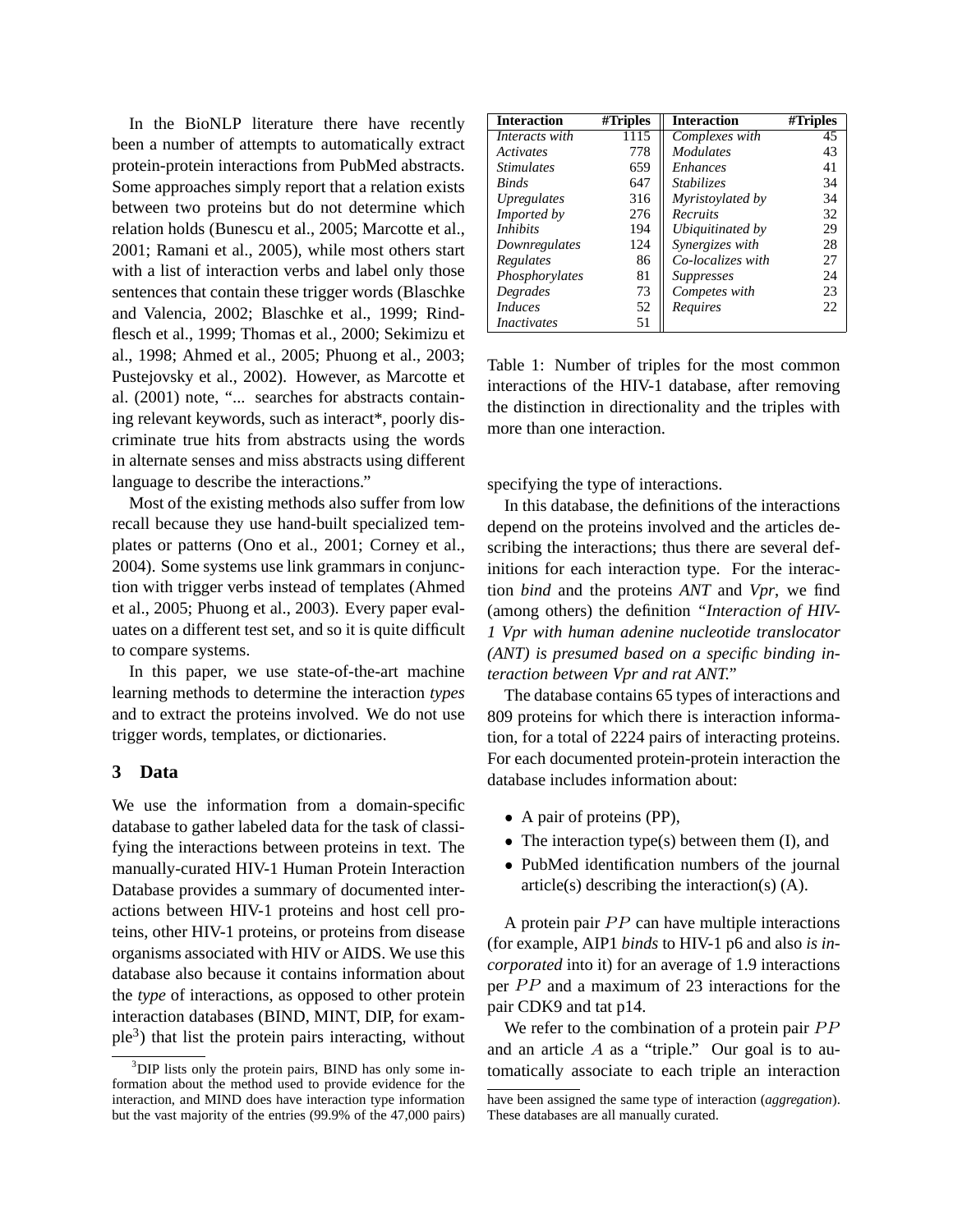type. For the example above, the triple "AIP1 HIV-1-p6 14519844" is assigned the interaction *binds* (14519844 being the PubMed number of the paper providing evidence for this interaction)<sup>4</sup>.

Journal articles can contain evidence for multiple interactions: there are 984 journal articles in the database and on average each article is reported to contain evidence for 5.9 triples (with a maximum number of 90 triples).

In some cases the database reports multiple different interactions for a given triple. There are 5369 unique triples in the database and of these 414 (7.7%) have multiple interactions. We exclude these triples from our analysis; however, we do include articles and PPs with multiple interactions. In other words, we tackle cases such as the example above of the pair AIP1, HIV-1-p6 (that can both *bind* and *incorporate*) as long as the evidence for the different interactions is given by two different articles.

Some of the interactions differ only in the directionality (e.g., *regulates* and *regulated by*, *inhibits* and *inhibited by*, etc.); we collapsed these pairs of related interactions into one<sup>5</sup>. Table 1 shows the list of the 25 interactions of the HIV-1 database for which there are more than 10 triples.

For these interactions and for a random subset of the protein pairs  $PP$  (around 45% of the total pairs in the database), we downloaded the corresponding full-text papers. From these, we extracted all and only those sentences that contain both proteins from the indicated protein pair. We assigned each of these sentences the corresponding interaction  $I$  from the database ("papers").

Nakov et al. (2004) argue that the sentences surrounding citations to related work, or *citances*, are a useful resource for bioNLP. Building on that work, we use citances as an additional form of evidence to determine protein-protein interaction types. For a given database entry containing PubMed article  $A$ ,

protein pair  $PP$ , and interaction type  $I$ , we downloaded a subset of the papers that cite  $A$ . From these citing papers, we extracted all and only those sentences that mention  $A$  explicitly; we further filtered these to include all and only the sentences that contain  $PP$ . We labeled each of these sentences with interaction type  $I$  ("citances").

There are often many different names for the same protein. We use LocusLink $<sup>6</sup>$  protein identification</sup> numbers and synonym names for each protein, and extract the sentences that contain an exact match for (some synonym of) each protein. By being conservative with protein name matching, and by not doing co-reference analysis, we miss many candidate sentences; however this method is very precise.

On average, for "papers," we extracted 0.5 sentences per triple (maximum of 79) and 50.6 sentences per interaction (maximum of 119); for "citances" we extracted 0.4 sentences per triple (with a maximum of 105) and 49.2 sentences per interaction (162 maximum). We required a minimum number (40) of sentences for each interaction type for both "papers" and "citances"; the 10 interactions of Table 2 met this requirement. We used these sentences to train and test the models described below<sup>7</sup>.

Since all the sentences extracted from one triple are assigned the same interaction, we ensured that sentences from the same triple did not appear in both the testing and the training sets. Roughly 75% of the data were used for training and the rest for testing.

As mentioned above the goal is to automatically associate to each triple an interaction type. The task tackled here is actually slightly more difficult: given some sentences extracted from article  $A$ , assign to A an interaction type I and extract the proteins  $PP$ involved. In other words, for the purpose of classification, we act as if we do not have information about the proteins that interact. However, given the way the sentence extraction was done, all the sentences extracted from  $A$  contain the  $PP$ .

 ${}^{4}$ To be precise, there are for this  $PP$  (as there are often) multiple articles (three in this case) describing the interaction *binds*, thus we have the following three triples to which we associate *binds*: "AIP1 HIV-1-p6 14519844," "AIP1 HIV-1-p6 14505570" and "AIP1 HIV-1-p6 14505569."

<sup>5</sup>We collapsed these pairs because the directionality of the interactions was not always reliable in the database. This implies that for some interactions, we are not able to infer the *different* roles of the two proteins; we considered only the pair "prot1 prot2" or "prot2 prot1," not both. However, our algorithm can detect *which* proteins are involved in the interactions.

<sup>6</sup>LocusLink was recently integrated into Entrez Gene, a unified query environment for genes (http://www.ncbi.nlm.nih.gov/entrez/query.fcgi?db=gene).

We also looked at larger chunks of text, in particular, we extracted the sentence containing the  $PP$  along with the previous and the following sentences, and the three consecutive sentences that contained the  $PP$  (the proteins could appear in any of the sentences). However, the results obtained by using these larger chunks were consistently worse.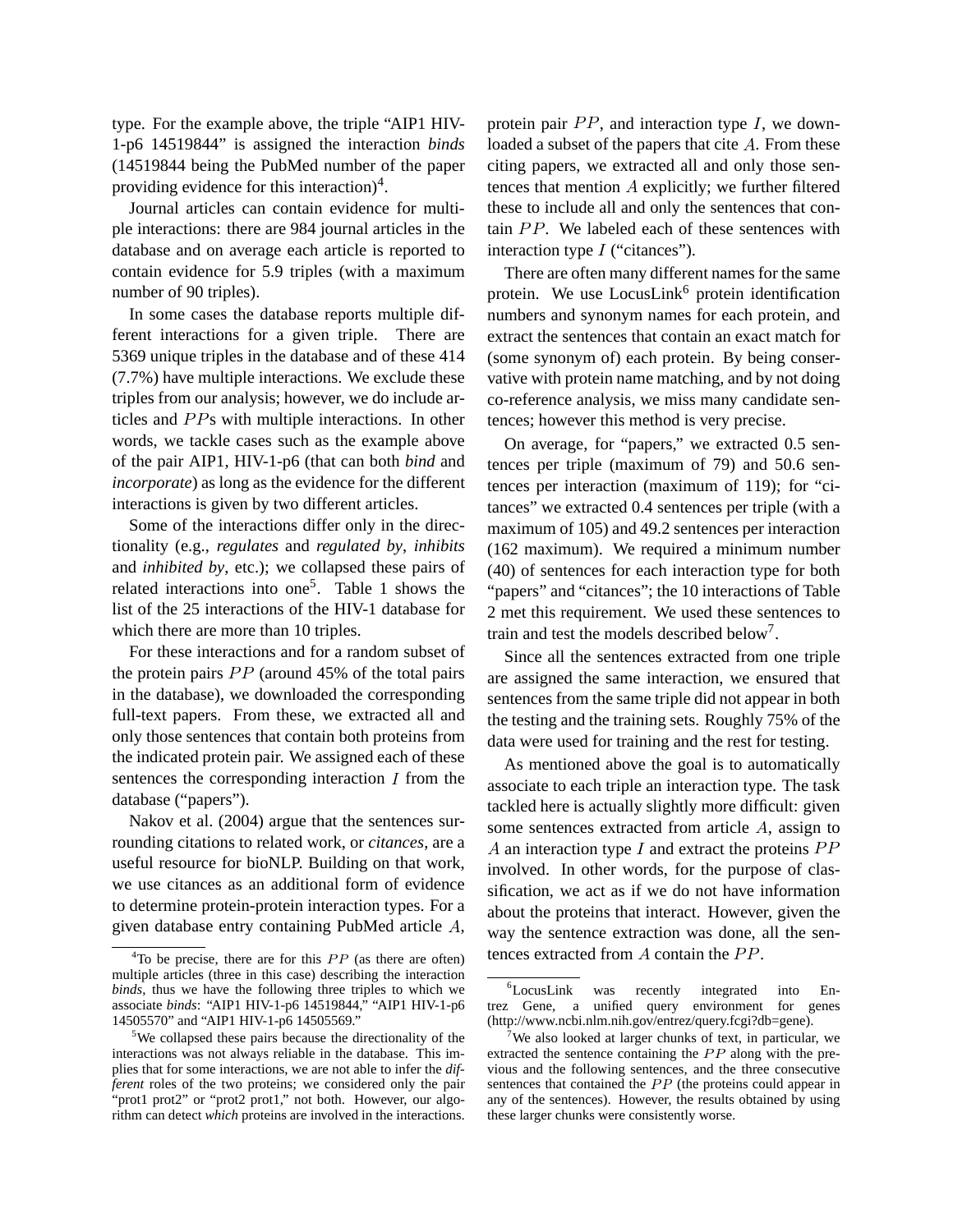| Interaction        | <b>Papers</b> | <b>Citances</b> |
|--------------------|---------------|-----------------|
| <b>Degrades</b>    | 60            | 63              |
| Synergizes with    | 86            | 101             |
| <b>Stimulates</b>  | 103           | 64              |
| <b>Binds</b>       | 98            | 324             |
| <i>Inactivates</i> | 68            | 92              |
| Interacts with     | 62            | 100             |
| <b>Requires</b>    | 96            | 297             |
| <b>Upregulates</b> | 119           | 98              |
| <b>Inhibits</b>    | 78            | 84              |
| <b>Suppresses</b>  | 51            | 99              |
| Total              | 821           | 1322            |

Table 2: Number of interaction sentences extracted.



Figure 1: Dynamic graphical model (DM) for protein interaction classification (and role extraction).

A hand-assessment of the individual sentences shows that not every sentence that mentions the target proteins  $PP$  actually describes the interaction  $I_{\text{best}}$ (see Section 5.4). Thus the evaluation on the test set is done at the document level (to determine if the algorithm can predict the interaction that a curator would assign to a document as a whole given the protein pair).

Note that we assume here that the papers that provide the evidence for the interactions are given – an assumption not usually true in practice.

### **4 Models**

For assigning interactions, we used two generative graphical models and a discriminative model. Figure 1 shows the generative dynamic model, based on previous work on role and relation extraction (Rosario and Hearst, 2004) where the task was to extract the entities TREATMENT and DISEASE and the relationships between them. The nodes labeled "Role" represent the entities (in this case the choices are PROTEIN and NULL); the children of the role nodes are the words (which act as features), thus there are as many role states as there are words in the sentence; this model consists of a Markov sequence of states where each state generates one or multiple observations. This model makes the additional assumption that there is an interaction present in the sentence (represented by the node "Inter.") that generates the role sequence and the observations. (We assume here that there is a single interaction for each sentence.) The "Role" nodes can be observed or hidden. The results reported here were obtained using only the words as features (i.e., in the dynamic model of Figure 1 there is only one feature node per role) and with the "Role" nodes hidden (i.e., we had no information regarding which proteins were involved). Inference is performed with the junction tree algorithm<sup>8</sup>.

We used a second type of graphical model, a simple Naive Bayes, in which the node representing the interaction generates the observable features (all the words in the sentence). We did not include role information in this model.

We defined joint probability distributions over these models, estimated using maximum likelihood on the training set with a simple absolute discounting smoothing method. We performed 10-fold cross validation on the training set and we chose the smoothing parameters for which we obtained the best classification accuracies (averaged over the ten runs) on the training data; the results reported here were obtained using these parameters on the heldout test sets<sup>9</sup>.

In addition to these two generative models, we also used a discriminative model, a neural network. We used the Matlab package to train a feed-forward network with conjugate gradient descent. The network has one hidden layer, with a hyperbolic tangent function, and an output layer representing the relationships. A logistic sigmoid function is used in the output layer. The network was trained for several choices of numbers of hidden units; we chose the best-performing networks based on training set error. We then tested these networks on held-out testing data. The features were words, the same as those used for the graphical models.

<sup>&</sup>lt;sup>8</sup>Using Kevin Murphy's BNT package:

http://www.cs.ubc.ca/˜murphyk/Software/BNT/bnt.html.

 $9^9$ We did not have enough data to require that the sentences in the training and test sets *of the cross validation procedure* originate from disjoint triples (they do originate from disjoint triple in the final held out data). This may result in a less than optimal choice of the parameters for the aggregate measures described below.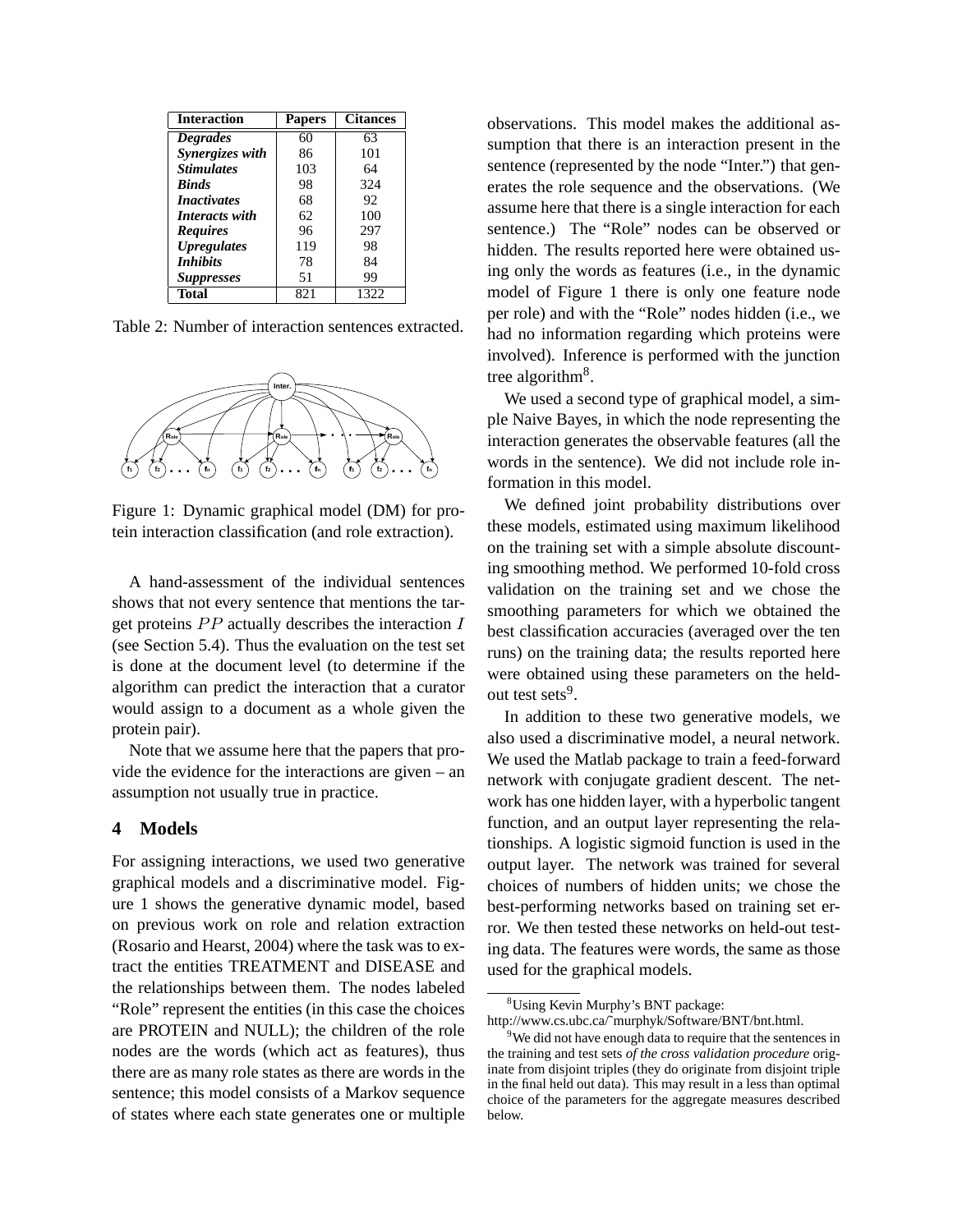|             | All      |      |      | <b>Papers</b> | <b>Citances</b> |      |  |
|-------------|----------|------|------|---------------|-----------------|------|--|
|             | Mj<br>Cf |      | Mj   | Cf            | Mj              | Cf   |  |
| <b>DM</b>   | 60.5     | 59.7 | 57.8 | 55.6          | 53.4            | 54.5 |  |
| <b>NB</b>   | 58.1     | 61.3 | 57.8 | 55.6          | 55.7            | 54.5 |  |
| <b>NN</b>   | 63.7     |      | 44.4 |               | 55.8            |      |  |
| <b>Key</b>  | 20.1     |      | 24.4 |               | 20.4            |      |  |
| <b>KeyB</b> | 25.8     |      | 40.0 |               | 26.1            |      |  |
| Base.       | 21.8     |      |      | 11 1          | 26.1            |      |  |

Table 3: Accuracies for classification of the 10 protein-protein interactions of Table 2. DM: dynamic model, NB: Naive Bayes, NN: neural network. Baselines: Key: trigger word approach, KeyB: trigger word with backoff, Base: the accuracy of choosing the most frequent interaction.

The task is the following: given a triple consisting of a  $PP$  and an article, extract the sentences from the article that contain both proteins. Then, predict for the entire document one of the interactions of Table 2 given the sentences extracted for that triple. This is a 10-way classification problem, which is significantly more complex than much of the related work in which the task is to make the binary prediction (see Section 2).

## **5 Results**

The evaluation was done on a document-bydocument basis. During testing, we choose the interaction using the following aggregate measures that use the constraint that all sentences coming from the same triple are assigned the same interaction.

- **Mj**: For each triple, for each sentence of the triple, find the interaction that maximizes the posterior probability of the interaction given the features; then assign to *all* sentences of this triple the most frequent interaction among those predicted for the individual sentences.
- **Cf**: Retain all the conditional probabilities (do not choose an interaction per sentence), then, for each triple, choose the interaction that maximizes the sum over all the triple's sentences.

Table 3 reports the results in terms of classification accuracies averaged across all interactions, for the cases "all" (sentences from "papers" and "citances" together), only "papers" and only "citances". The accuracies are quite high; the dynamic model achieves around 60% for "all," 58% for "papers" and 54% for "citances." The neural net achieves the best results for "all" with around 64% accuracy. From these results we can make the following observations: all models greatly outperform the baselines; the performances of the dynamic model DM, the Naive Bayes NB and the NN are very similar; for "papers" the best results were obtained with the graphical models; for "all" and "citances" the neural net did best. The use of "citances" allowed the gathering of additional data (and therefore a larger training set) that lead to higher accuracies (see "papers" versus "all").

In the confusion matrix in Table 5 we can see the accuracies for the individual interactions for the dynamic model DM, using "all" and "Mj." For three interactions this model achieves perfect accuracy.

## **5.1 Hiding the protein names**

In order to ensure that the algorithm was not overfitting on the protein names, we ran an experiment in which we replaced the protein names in all sentences with the token "PROT NAME." For example, the sentence: *"Selective CXCR4 antagonism by Tat"* became: *"Selective PROT NAME2 antagonism by PROT NAME1."*

Table 5.1 shows the results of running the models on this data. For "papers" and "citances" there is always a decrease in the classification accuracy when we remove the protein names, showing that the protein names do help the classification. The differences in accuracy in the two cases using "citances" are much smaller than the differences using "papers" at least for the graphical models. This suggests that citation sentences may be more robust for some language processing tasks and that the models that use "citances" learn better the linguistic context of the interactions. Note how in this case the graphical models always outperform the neural network.

### **5.2 Using a "trigger word" approach**

As mentioned above, much of the related work in this field makes use of "trigger words" or "interaction words" (see Section 2). In order to (roughly) compare our work and to build a more realistic baseline, we created a list of 70 keywords that are repre-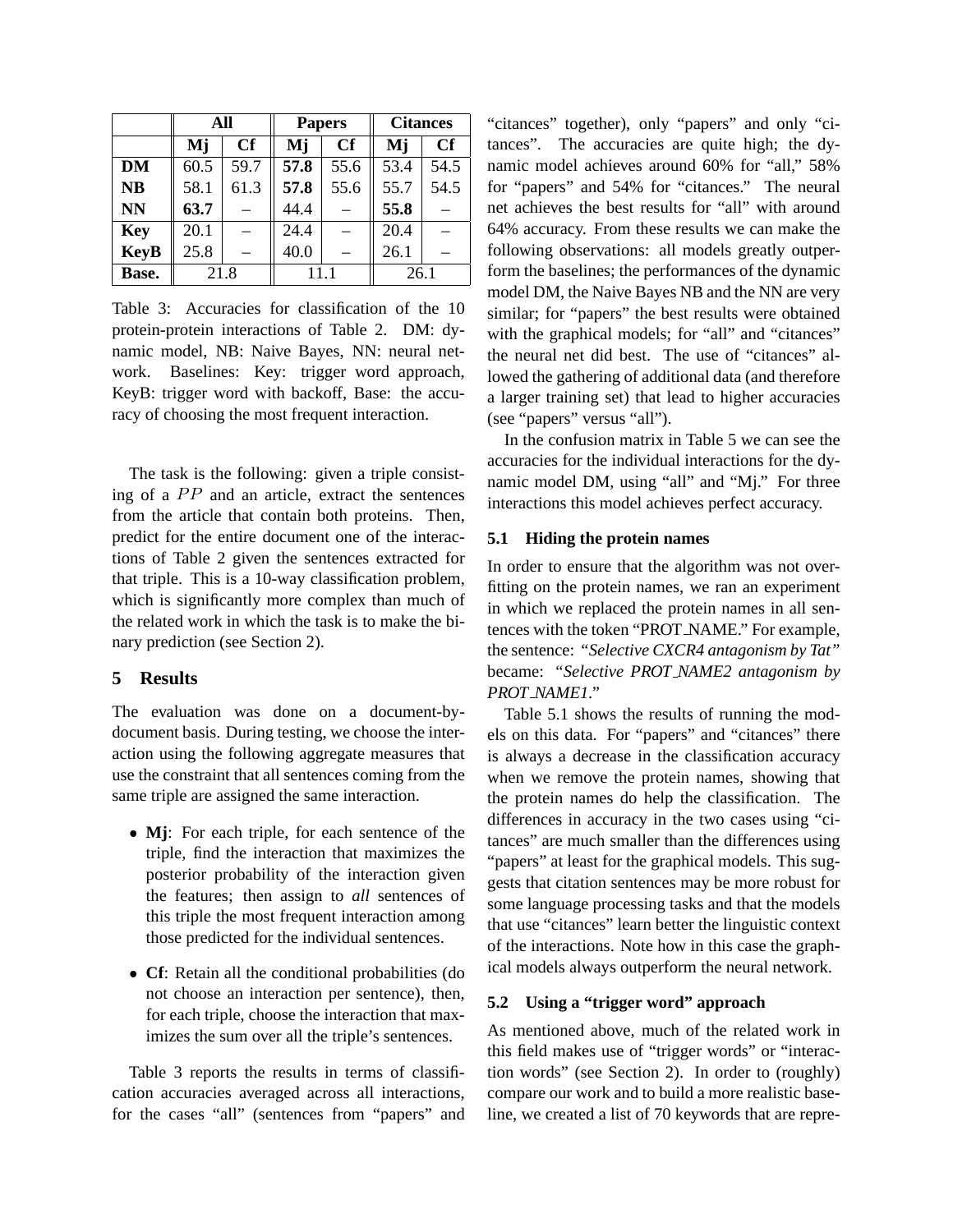|                          |          | <b>Prediction</b> |                |          |          |    |          | Acc.     |                 |    |                              |
|--------------------------|----------|-------------------|----------------|----------|----------|----|----------|----------|-----------------|----|------------------------------|
| Truth                    | IJ       | Sv W              | <i>St</i>      | В        | Ina      | 1W | ĸ        | Up       | Inh             | Su | $\left( \frac{0}{0} \right)$ |
| Degrades $(D)$           |          | 0                 | $\theta$       | $\theta$ | $\theta$ | 0  | $\theta$ | $\theta$ | 0               | 0  | 100.0                        |
| Synergizes with $(SyW)$  | $\theta$ |                   | 0              | $\Omega$ | 0        |    | 0        | 3        | ⌒               |    | 12.5                         |
| Stimulates (St)          | 0        | 0                 | 4              | $\Omega$ | 0        |    | 6        | 0        |                 |    | 36.4                         |
| Binds(B)                 | 0        | $\Omega$          | $\theta$       | 18       | 0        |    |          |          | 3               | 0  | 66.7                         |
| <i>Inactivates (Ina)</i> | 0        | $\Omega$          | $\Omega$       |          | 9        |    |          |          |                 | 0  | 100.0                        |
| Interacts with (IW)      | 0        | $\Omega$          | $\overline{4}$ | 3        | $\Omega$ |    |          |          |                 | ◠  | 31.2                         |
| <i>Requires</i> $(R)$    | 0        | $\Omega$          | $\Omega$       | $\Omega$ | 0        | 3  | 3        | 0        |                 |    | 37.5                         |
| Upregulates $(Up)$       | 0        | $\Omega$          | 0              | ◠        |          |    |          | 12       | ◠               |    | 70.6                         |
| Inhibits (Inh)           | 0        | 0                 | $\Omega$       | 3        | 0        |    |          |          | $\overline{12}$ |    | 70.6                         |
| Suppresses (Su)          | 0        | 0                 | 0              | 0        | 0        |    |          | 0        |                 | 6  | 100.0                        |

Table 4: Confusion matrix for the dynamic model DM for "all," "Mj." The overall accuracy is 60.5%. The numbers indicate the number of articles  $A$  (each paper has several relevant sentences).

|    | All  |      |          |      | <b>Papers</b> |          | Citances |      |          |  |
|----|------|------|----------|------|---------------|----------|----------|------|----------|--|
|    | Мj   |      | Diff     | Мj   | Cf            | Diff     | Мj       |      | Diff     |  |
| DM | 60.5 | 60.5 | 0.7%     | 44.4 | 40.0          | $-25.6%$ | 52.3     | 53.4 | $-2.0%$  |  |
| NB | 59.7 | 59.7 | 0.1%     | 46.7 | 51.1          | $-11.7%$ | 53.4     | 53.4 | $-3.1\%$ |  |
| NN | 51.6 |      | $-18.9%$ | 44.4 |               | 0%       | 50.0     |      | $-10.4%$ |  |

Table 5: Accuracies for the classification of the 10 protein-protein interactions of Table 2 with the *protein names removed*. Columns marked Diff show the difference in accuracy (in percentages) with respect to the original case of Table 3, averaged over all evaluation methods.

sentative of the 10 interactions. For example, for the interaction *degrade* some of the keywords are "degradation," "degrade," for *inhibit* we have "inhibited," "inhibitor," "inhibitory" and others. We then checked whether a sentence contained such keywords. If it did, we assigned to the sentence the corresponding interaction. If it contained more than one keyword corresponding to multiple interactions consisting of the generic *interact with* plus a more specific one, we assigned the more specific interaction; if the two predicted interactions did not include *interact with* but two more specific interactions, we did not assign an interaction, since we wouldn't know how to choose between them. Similarly, we assigned no interaction if there were more than two predicted interactions or no keywords present in the sentence. The results are shown in the rows labeled "Key" and "KeyB" in Table 3. Case "KeyB" is the "Key" method with back-off: when no interaction was predicted, we assigned to the sentence the most frequent interaction in the training data. As before, we calculated the accuracy when we force all the sentences from one triple to be assign to the most frequent interaction among those predicted for the individual sentences.

KeyB is more accurate than Key and although

the KeyB accuracies are higher than the other baselines, they are significantly lower than those obtained with the trained models. The low accuracies of the trigger-word based methods show that the relation classification task is nontrivial, in the sense that not all the sentences contain the most obvious word for the interactions, and suggests that the trigger word approach is insufficient.

# **5.3 Protein extraction**

The dynamic model of Figure 1 has the appealing property of simultaneously performing interaction recognition and protein name tagging (also known as role extraction): the task consists of identifying all the proteins present in the sentence, given a sequence of words. We assessed a slightly different task: the identification of all (and only) the proteins present in the sentence *that are involved in the interaction*.

The F-measure $10$  achieved by this model for this task is 0.79 for "all," 0.67 for "papers" and 0.79 for "citances"; again, the model parameters were chosen with cross validation on the training set, and "ci-

<sup>10</sup>The F-measure is a weighted combination of precision and recall. Here, precision and recall are given equal weight, that is, F-measure =  $(2 * PRE * REC)/(PRE + REC)$ .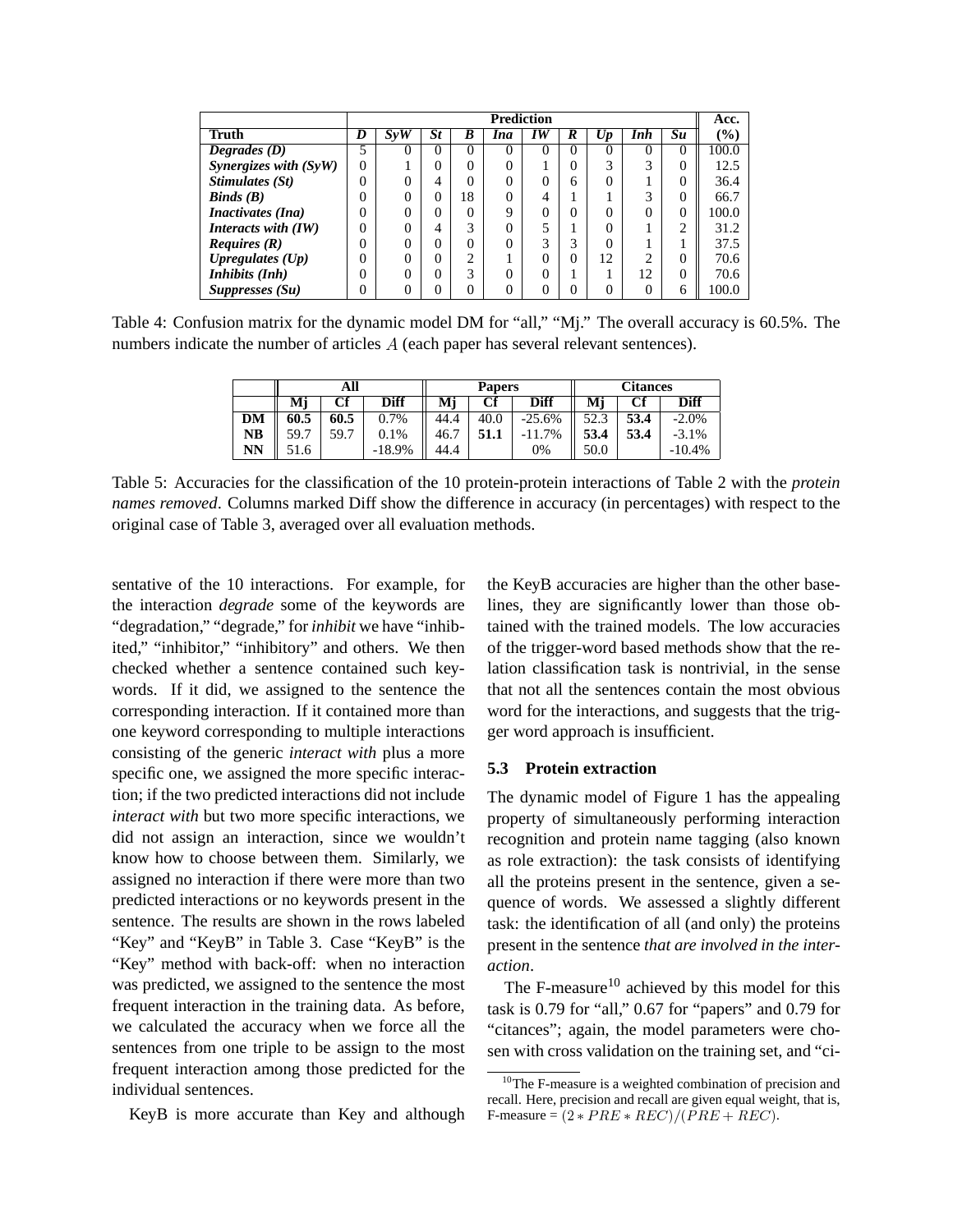tances" had superior performance. Note that we did not use a dictionary: the system learned to recognize the protein names using only the training data. Moreover, our role evaluation is quite strict: every token is assessed and we do not assign partial credit for constituents for which only some of the words are correctly labeled. We also did not use the information that all the sentences extracted from one triple contain the same proteins.

Given these strong results (both F-measure and classification accuracies), we believe that the dynamic model of Figure 1 is a good model for performing both name tagging and interaction classification simultaneously, or either of these task alone.

### **5.4 Sentence-level evaluation**

In addition to assigning interactions to protein pairs, we are interested in sentence-level semantics, that is, in determining the interactions that are actually expressed in the sentence. To test whether the information assigned to the entire document by the HIV-1 database record can be used to infer information at the sentence level, an annotator with biological expertise hand-annotated the sentences from the experiments. The annotator was instructed to assign to each sentence one of the interactions of Table 2, "not interacting," or "other" (if the interaction between the two proteins was not one of Table 2).

Of the 2114 sentences that were hand-labeled, 68.3% of them disagreed with the HIV-1 database label, 28.4% agreed with the database label, and 3.3% were found to contain multiple interactions between the proteins. Among the 68.3% of the sentences for which the labels did not agree, 17.4% had the vague *interact with* relation, 7.4% did not contain any interaction and 43.5% had an interaction different from that specified by the triple<sup>11</sup>. In Table 6 we report the mismatch between the two sets of labels. The total accuracy of  $38.9\%$ <sup>12</sup> provides a useful baseline for using a database for the labeling at the sentence level. It may be the case that certain interactions tend to be biologically related and thus

|             | All  | <b>Papers</b> | Citan. |
|-------------|------|---------------|--------|
| DM          | 48.9 | 28.9          | 47.9   |
| <b>NB</b>   | 47.1 | 33.3          | 53.4   |
| <b>NN</b>   | 52.9 | 36.7          | 63.2   |
| Key         | 30.5 | 18.9          | 38.3   |
| <b>KeyB</b> | 46.2 | 36.3          | 52.6   |
| <b>Base</b> | 36.3 | 34.4          | 37.6   |

Table 7: Classification accuracies when the models are trained and tested on the hand labeled sentences.

tend to co-occur (*upregulate* and *stimulate* or *inactivate* and *inhibit*, for example).

We investigated a few of the cases in which the labels were "suspiciously" different, for example a case in which the database interaction was *stimulate* but the annotator found the same proteins to be related by *inhibit* as well. It turned out that the authors of the article assigned *stimulate* found little evidence for this interaction (in favor of *inhibit*), suggesting an error in the database. In another case the database interaction was *require* but the authors of the article, while supporting this, found that under certain conditions (when a protein is too abundant) the interaction changes to one of *inhibit*. Thus we were able to find controversial facts about protein interactions just by looking at the confusion matrix of Table 6.

We trained the models using these hand-labeled sentences in order to determine the interaction expressed *for each sentence* (as opposed to for each document). This is a difficult task; for some sentences it took the annotator several minutes to understand them and decide which interaction applied. Table 7 shows the results on running the classification models on the six interactions for which there were more than 40 examples in the training sets. Again, the sentences from "papers" are especially difficult to classify; the best result for "papers" is 36.7% accuracy versus 63.2% accuracy for "citances." In this case the difference in performance of "papers" and "citances" is larger than for the previous task of document-level relation classification.

# **6 Conclusions**

We tackled an important and difficult task, the classification of different interaction types between proteins in text. A solution to this problem would have an impact on a variety of important challenges in modern biology. We used a protein-interaction

 $11$  For 28% of the triples, none of the sentences extracted from the target paper were found by the annotator to contain the interaction given by the database. We read four of these papers and found sentences containing that interaction, but our system had failed to extract them.

<sup>12</sup>The accuracy without the vague *interact with* is 49.4%.